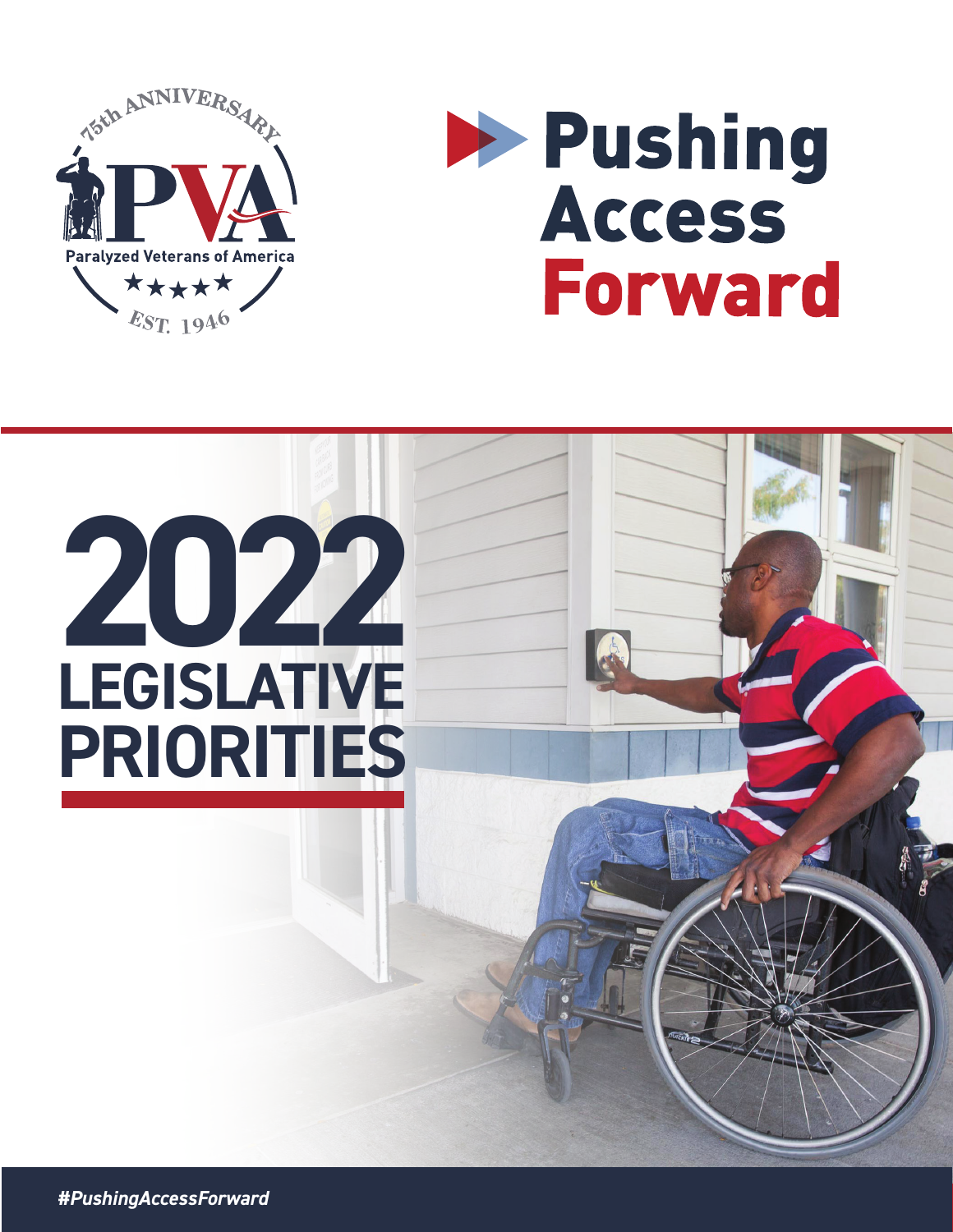# **2022 LEGISLATIVE PRIORITIES**

**For 75 years, PARALYZED VETERANS OF AMERICA**—the nation's premier nonprofit of choice for disabled veterans, their families and caregivers, has led the fight for accessibility and provided a full-circle of support for America's heroes throughout their lives—from the point of injury or diagnosis, to finding adaptive vehicles, accessible homes and meaningful careers, and throughout all the other milestones of life. With offices inside every Department of Veterans Affairs (VA) spinal cord injury and disorder (SCI/D) center across the U.S., PVA is unparalleled. Staffed with licensed architects, medical professionals, legal experts, and leaders in research and education, PVA fights to help all those with an SCI/D or disease, like MS and ALS, get the help they deserve to live full and more independent lives.

For these veterans to thrive, they must have access to high-quality, comprehensive health care and timely, accurate delivery of all earned benefits. They must also have equity of access to the opportunities and freedoms available to all Americans.

# **Protect Access to VA's Specialized Health Care Services**



#### **System Access**

Congress must preserve access to VA's specialized services, including its SCI/D system of care, and provide funding to ensure the system continues meeting the needs of SCI/D veterans.

#### **Staffing**

VA must have the authority to provide additional pay, compensation, and retention incentives to make it more attractive to health care and related support professionals.



#### **Infrastructure**

VA must receive funding for maintaining and expanding its health care infrastructure, including specialty facility-based long-term care that is in line with its actual needs. VA must also have the ability to hire additional staff to manage the construction process and implement needed reforms.

# **Expand Access to VA Long-Term Services and Supports**



#### **Facility-Based Long-Term Care**

VA must adequately assess the number of veterans who need facility-based long-term care and receive funding to provide a safe margin of specialty VA long-term care capacity for veterans with SCI/D.



#### **Home and Community-Based Services and Caregiver Supports**

Veterans with catastrophic disabilities must have access to a full range of supports and services that allow them to remain independent in their homes and communities. VA must expand access to its Veteran Directed Care program and ensure its Homemaker and Home Health Aide program provides the level of support veterans require to live full, productive lives.

Congress must continue strong oversight of VA's implementation of the expansion of its Program of Comprehensive Assistance for Family Caregivers. Eligibility determinations must be consistent and the appeals process fair. Final expansion of the program to all eras of eligible veterans must not be delayed beyond October 1, 2022.

VA must work with other federal agencies and Congress to ensure veterans have access to home care workers by increasing pay and providing incentives for workers to provide these important services. Veterans with catastrophic disabilities must also receive payment for their caregivers even when the veteran is hospitalized due to the type of assistance these veterans need, even in acute care settings, and to make sure they have assistance following discharge.

### *#PushingAccessForward* PVA 2022 Legislative Priorities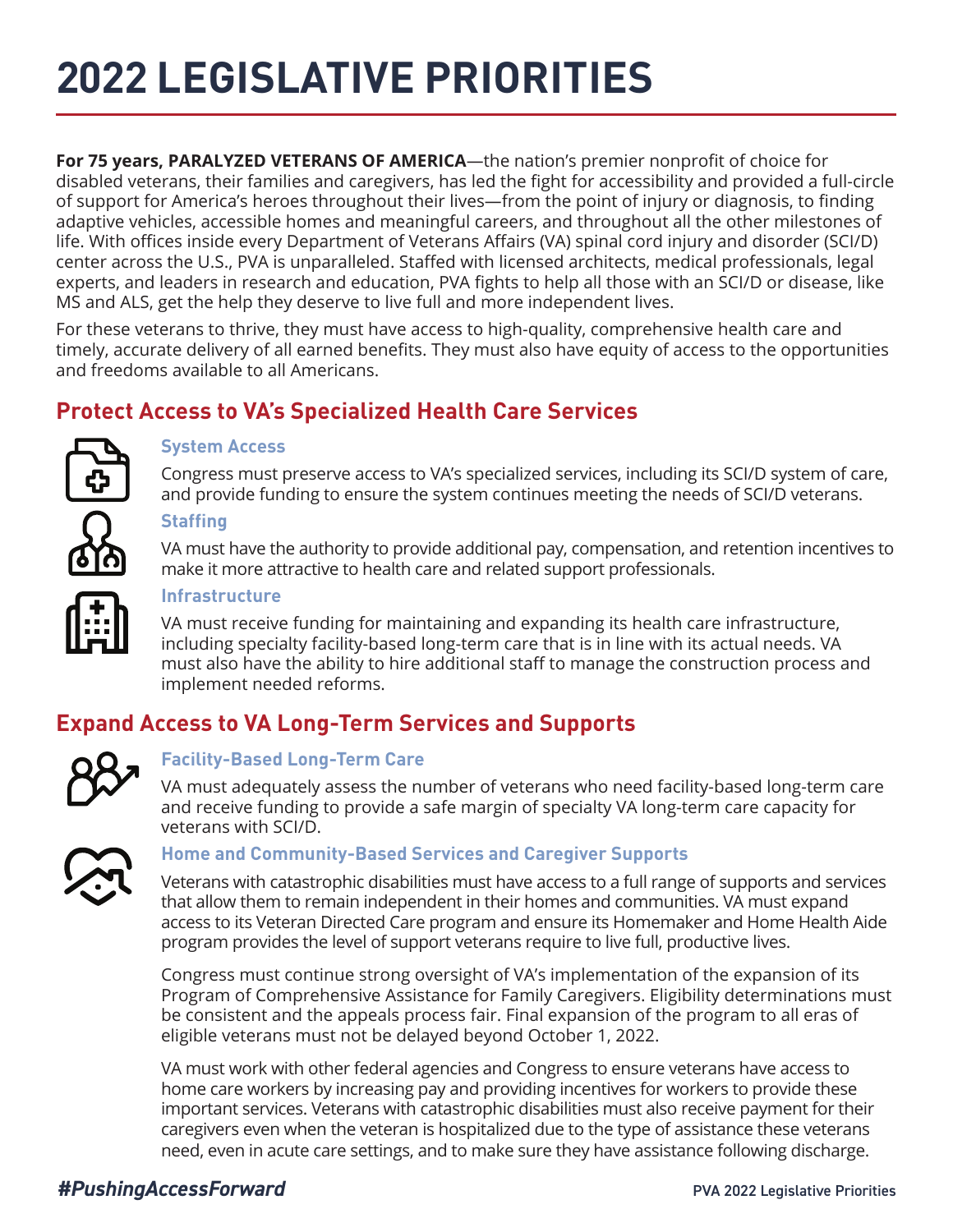# **Improve VA Health Care Services and Benefits for Catastrophically Disabled Veterans and their Survivors**



#### **Assisted Reproductive Technologies**

Congress must repeal VA's ban on IVF and authorize VA to provide assisted reproductive technology, including IVF, surrogacy, and gamete donation at VA for any veterans enrolled in VA health care.



#### **Survivor Benefits**

Congress should increase the rate of Dependency and Indemnity Compensation (DIC) for surviving dependents, and lower the threshold of eligibility to allow more survivors to receive this benefit who currently do not meet the requirements. Congress must also ensure survivors of veterans who die from ALS receive full benefits, including access to the additional DIC benefit.



#### **Adapted Automobile Benefits**

Congress must increase the number of times eligible veterans can access the Automobile Allowance Grant, ensure veterans receive appropriate Automotive Adaptive Equipment (AAE) reimbursements, and authorize veterans who have non-service-connected catastrophic disabilities to receive the same type of AAE as veterans whose disabilities are service-connected.



#### **Home Modification Grants**

Congress must raise the rate of funding available through VA's Home Improvements and Structural Alterations grant program to improve access to housing adaptions for all catastrophically disabled veterans.

# **Increase Access to VA Health Care and Benefits for Women Veterans with SCI/D**



#### **Health Care**

VA must fully meet the needs of women veterans with catastrophic disabilities and consider their unique needs in developing programs and providing services targeted to the broader women veteran population; and when necessary, implement additional training to VA staff to ensure standards of care align with the needs of severely disabled women veterans.



#### **Benefits**

Veterans with catastrophic disabilities who have experienced military sexual trauma (MST) must have access to the services and benefits needed to address MST-related issues and have assurance that any issues related to their catastrophic disabilities are considered when evaluating MST claims and the provision of related services.